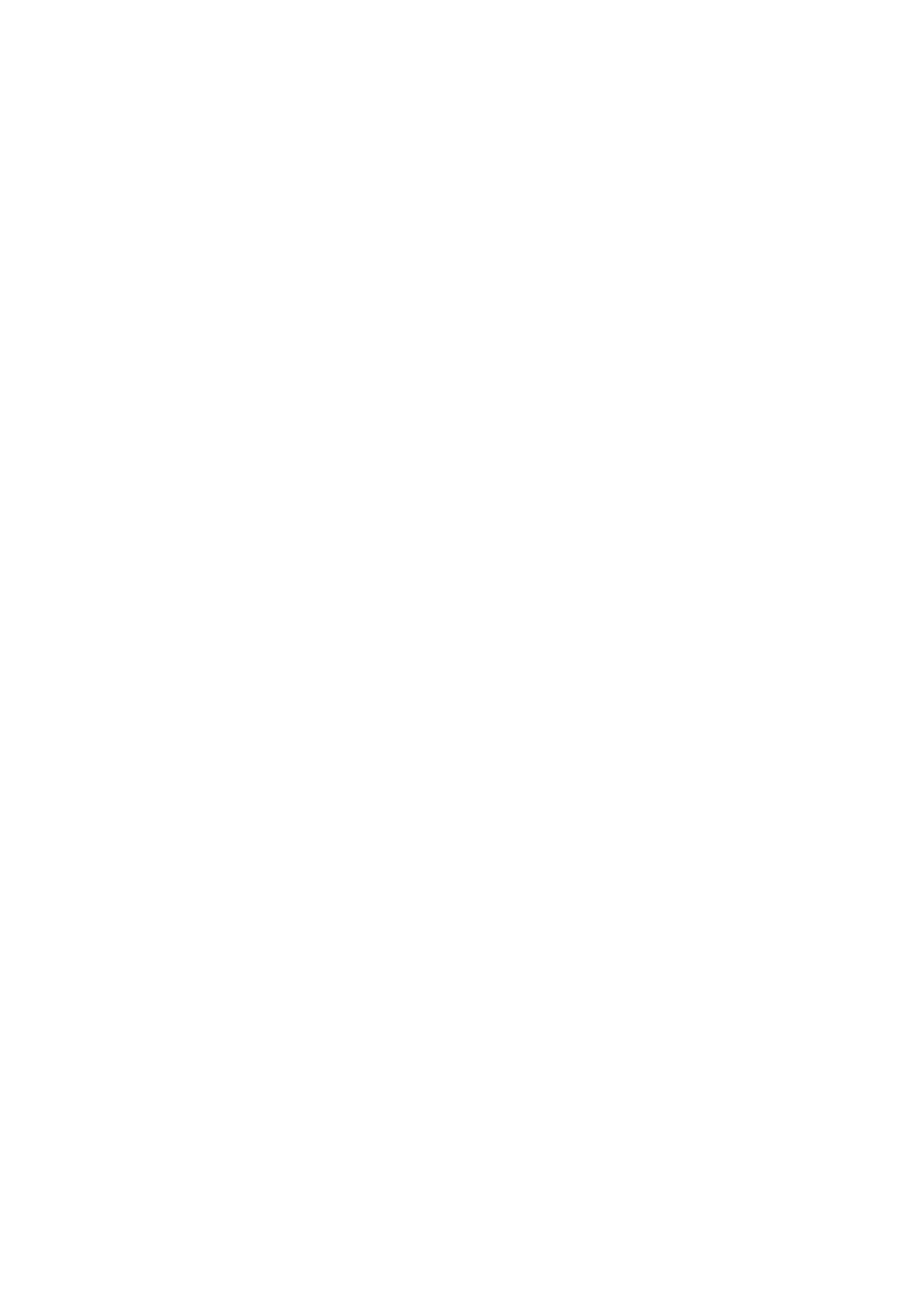## **INTRODUCTION**

Customer feedback is important to us as it provides us with valuable information about our performance and can help us to improve the services we provide.

This feedback policy details the Council's approach to dealing with the comments, compliments and complaints that we receive from our customers.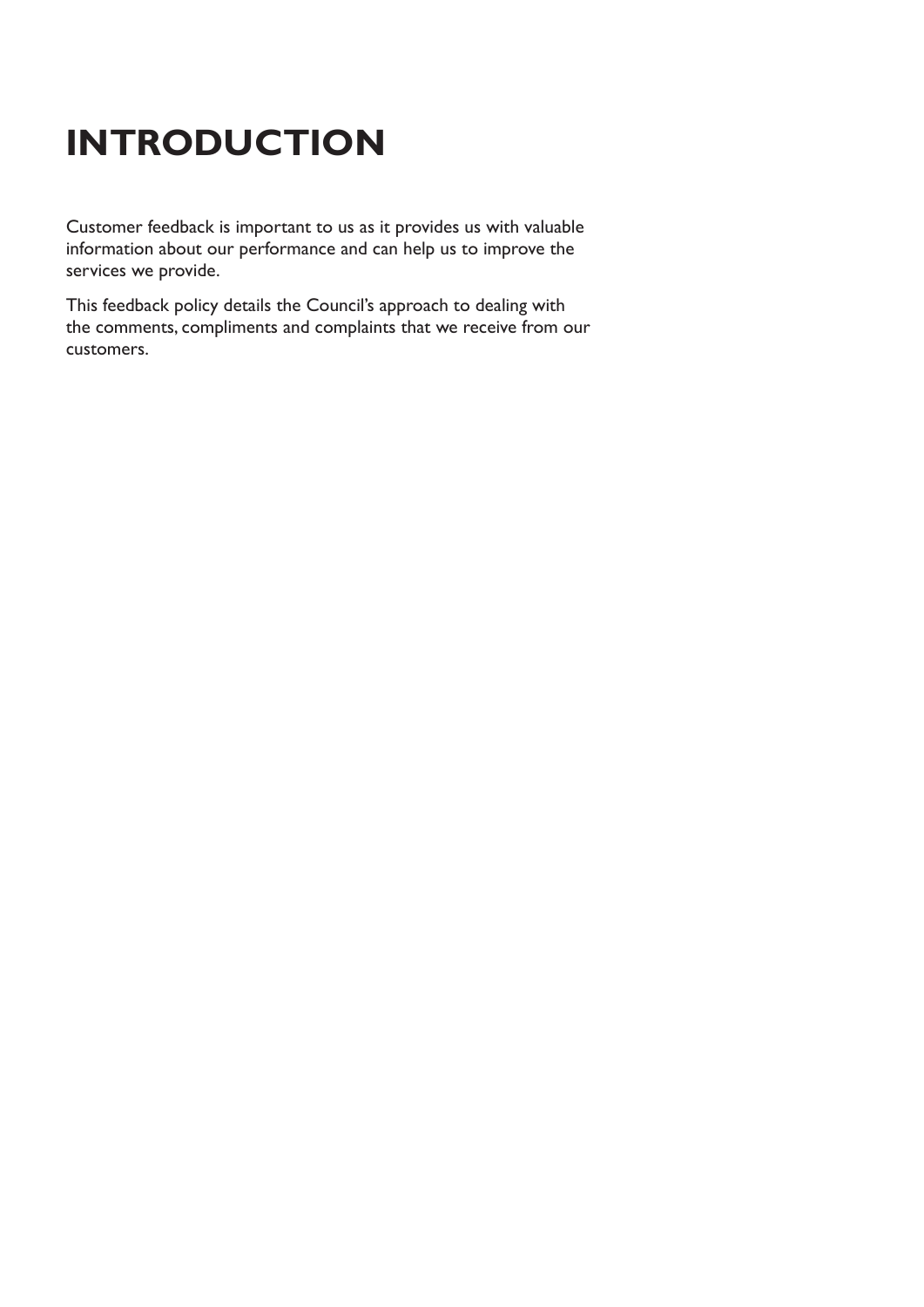### **FEEDBACK - DEFINITIONS AND EXAMPLES**

A compliment is an expression of satisfaction about the standard of service provided by us or our partners.

A general comment is an idea or suggestion to help us improve a service or aspect of customer care.

A complaint is an expression of dissatisfaction because you haven't received a service that you should have or because the standard of service did not meet your expectations. To help you decide if your feedback should be logged as a complaint, the definition of a complaint is that you;

- have not received a service that you expected to be delivered
- have received a bad service
- are not happy with the service you have been provided
- **T** are not happy about the way you have been treated by a Council employee.

Please note - if you are reporting something to us for the first time, are seeking information or seeking advice, these are considered as service requests rather than feedback. Please review our webpages and the Self Service page at https://selfservice.plymouth.gov.uk/ to check whether there is a reporting form you can use to request a service instead.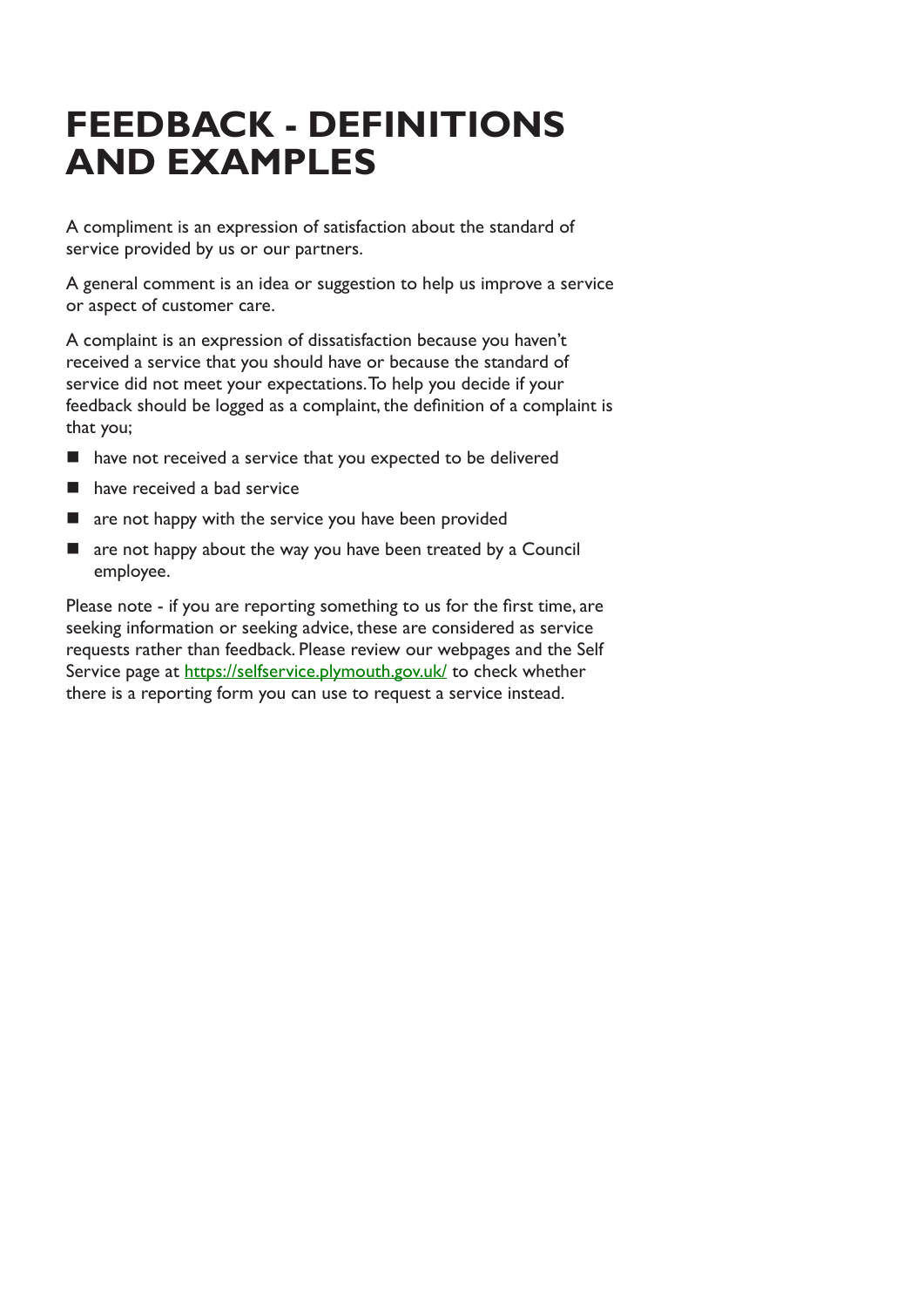### **HOW TO PROVIDE FEEDBACK**

If you have some feedback to give us and you are being served directly by a member of our staff please tell them so that they can try and take any action necessary at the time.

We aim to continuously improve the way we capture, record and respond to your feedback.

If you are not being served directly by a member of our staff, the easiest and most efficient method available is to submit your feedback using our online Self Service option, which you can access at www.plymouth.gov.uk/feedbackandcomplaints and complete the relevant online feedback form.

If you don't have access to a computer, tablet or smartphone, you can visit the 1st Stop Shop where one of our Customer Advisors will be happy to support you in completing the form online or call us on 01752 668000.

#### **Complaints about our partners or contractors**

We require any organisation that provides services on our behalf to comply with our policies. This means we require our contractors/partners to record and respond to customer feedback, provide us with information when requested and assist us with investigations as appropriate.

When making these complaints, please do so through the normal Self Service channels.

### **Complaints about our staff**

If you are not happy about the way you have been treated by a Council employee we will investigate the complaint and deal with any resulting issues using the appropriate internal Council policy.

#### **Anonymous complaints**

In normal circumstances we are unlikely to be able to effectively deal with anonymous comments, compliments or complaints under this corporate customer feedback process, as we need to correspond with (and in some cases, meet with) the complainant in order to address their concerns.

### **Feedback response times**

We will acknowledge your feedback and wherever possible let you know what we are doing/have done as a result. If you raise a complaint, we will let you know who will be investigating the complaint.

We aim to respond to complaints within a maximum of ten working days. Sometimes we might not be able to respond within this timescale, this might be because of the complexity of the issue. In such instances we will let you know why we can't respond within ten days and let you know when we anticipate to respond.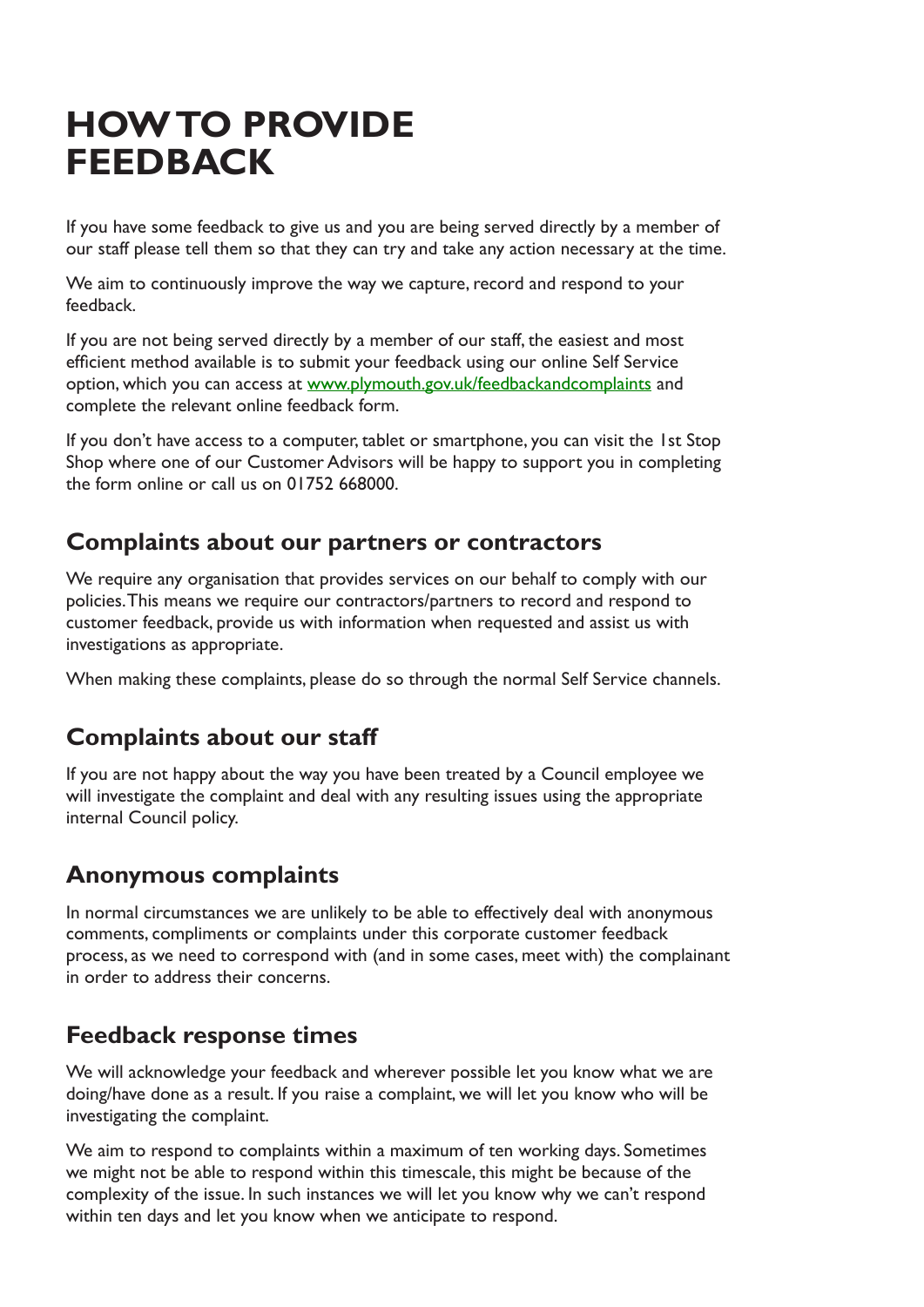### **EXCLUSIONS TO THE FEEDBACK POLICY**

**There are some issues that we can't deal with through our feedback policy as they are either beyond our remit or there are statutory procedures that need to be followed. These exclusions include:**

- service requests or reporting faults (e.g. faulty street light, missed bin or pothole) www.plymouth.gov.uk/selfservice
- a complaint about a Councillor www.plymouth.gov.uk/feedbackandcomplaints/makecomplaintaboutcouncillor
- a complaint or comment about adult social care www.plymouth.gov.uk/adultcareandhealth/makecomplaintorcommentonadultsocialcare
- a complaint or comment about children's social care www.plymouth.gov.uk/childrenandfamilies/makecomplaintorcommentonchildrenssocialcare
- general school complaints  $-$  it is the schools responsibility to investigate these so please contact the school direct or for more information visit www.plymouth.gov.uk/schoolsandeducation/makecomplaintaboutschool
- $\blacksquare$  environmental crime the issue of on-the-spot fines for littering visit www.plymouth.gov.uk/environmentandpollution/environmentalcrime

#### **Matters where there is an existing right to appeal:**

- **Appeal a decision about work on a protected tree** www.plymouth.gov.uk/planninganddevelopment/treesandhedges/ appealdecisionaboutworkonprotectedtree
- **Appeal a planning decision** www.plymouth.gov.uk/planninganddevelopment/planningapplications/appealplanningdecision
- **Appeal a planning enforcement notice** www.plymouth.gov.uk/planninganddevelopment/planningapplications/ howwedealunauthorisedplanning
- **H** Housing Benefit www.plymouth.gov.uk/benefitsandgrants/housingbenefit
- **Parking and bus lane fines fines (penalty charge notices)** www.plymouth.gov.uk/parkingandtravel/parkingandbuslanefines
- School admissions www.plymouth.gov.uk/childrenandfamilies/schoolseducationskillsandemployability/ schooladmissions/appealschoolplace
- Council Tax www.plymouth.gov.uk/home/counciltax/counciltaxsupport
- Objections to undecided planning applications www.plymouth.gov.uk/planningandbuildingcontrol/planningapplications/ searchandcommentonplanningapplication
- **Freedom of Information** www.plymouth.gov.uk/aboutcouncil/accessinformation/freedominformationfoi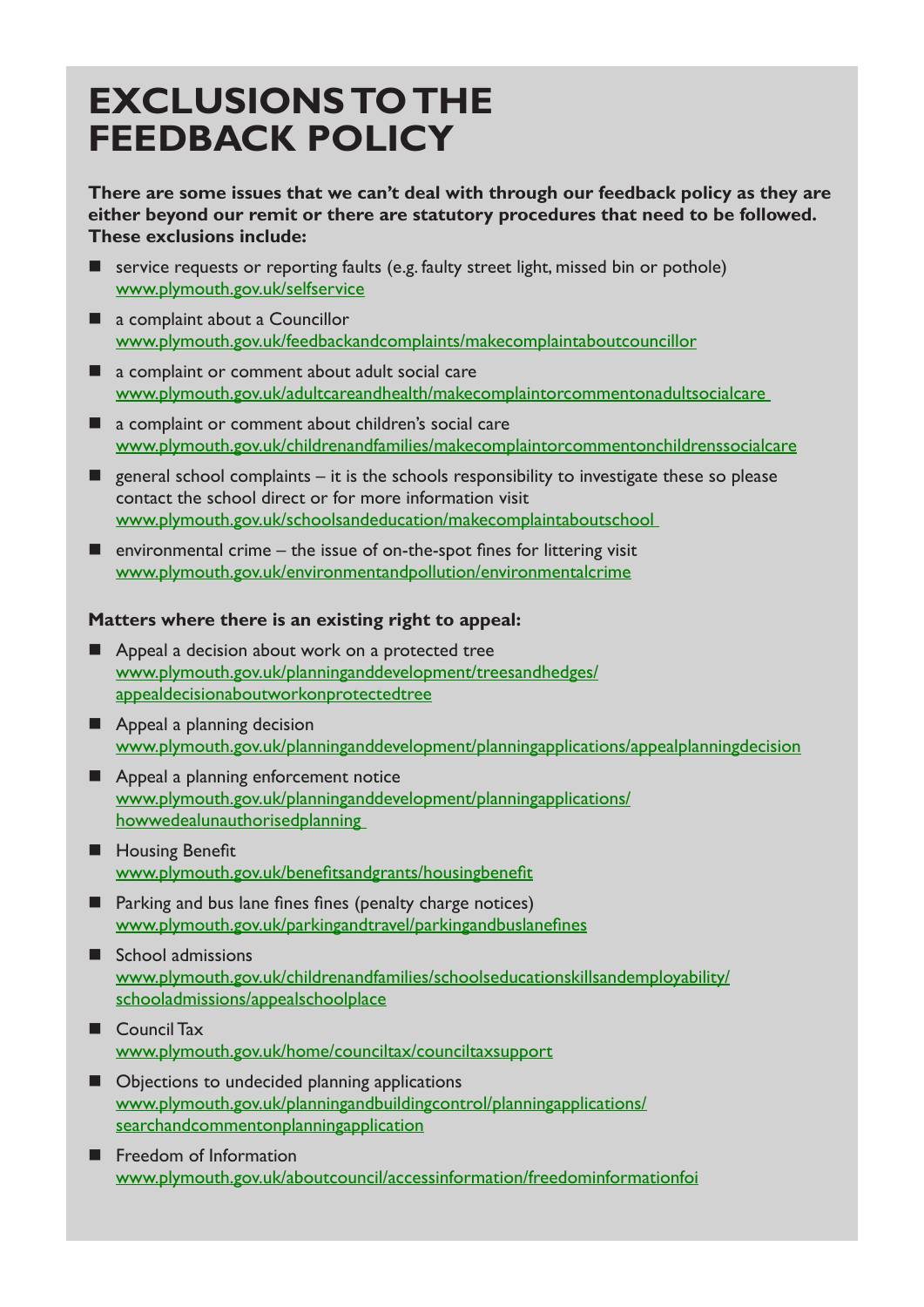#### **Complaint response options**

When the investigation into your complaint is complete, we will respond to let you know what we found (also known as the outcome of the investigation). The possible outcomes we will use are defined below;

**Upheld** – your complaint was valid.

**Not upheld** – your complaint is not valid as we have been unable to find evidence of fault at our end.

**Outside policy** – your complaint cannot be dealt with through the Feedback Policy and has an alternative route/option through which is should be raised i.e. statutory appeal routes (see the Exclusions to the Feedback Policy section above for more information and examples).

**Service Request** – either the investigation found that you have not requested this service before raising a complaint OR that there is an existing process that is better suited to dealing with your complaint. In both cases we will close your complaint and raise a service request on your behalf so that you can receive the service within the relevant service standards (see the Exclusions to the Feedback Policy section above for more information and examples).

### **Valid complaints**

If our investigation finds that your complaint was valid, we will confirm the reason why so that we can learn from the feedback you have provided. Reasons include;

**Service not delivered** – you did not receive the service you should have received.

**Service delayed** – there was an unacceptable delay in us providing the service to you.

**Standard of service did not meet customer expectations** – you received the service but elements of it did not meet the professional standard expected from Plymouth City Council.

**Staff behaviour** – you did not receive the professional standard of service expected from staff at Plymouth City Council.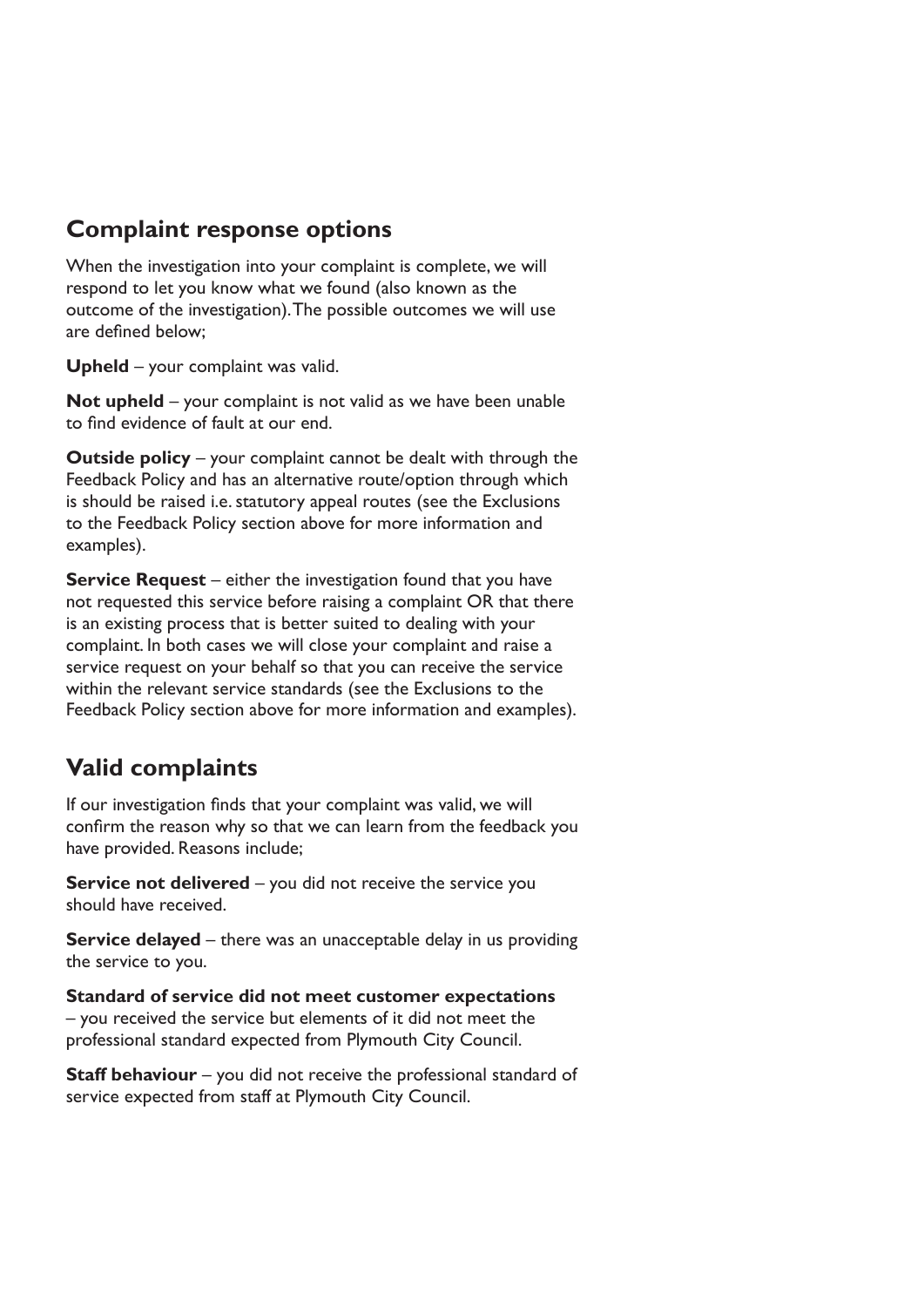#### **What to do if you are not happy with the response to your complaint**

If you are not happy with the response you receive, you have the option to submit your complaint again for review by a senior manager. You have 28 days from the receipt of the response to submit your complaint again for this second stage.

The easiest and most efficient method available is to re-submit your complaint using our online Self Service option, which you can access at www.plymouth.gov.uk/feedbackandcomplaints. When you are asked if this is the first time you have told us about the issue, click no and provide the details of the original complaint as well as the reason why you are unhappy with our response.

You can also use the other options described in the 'How to provide feedback' section if you don't have access to a computer, tablet or smartphone.

The same timescales will be applied to the review as detailed in the 'Feedback response timescales' section.

If you remain unhappy after the senior manager review, you will be provided contact details for the Local Government Ombudsman (more detail on this can be found in the next section).

### **Local Government Ombudsman**

Our complaints process does not affect your right to make a complaint to the Local Government Ombudsman (LGO) at any time, but the LGO will expect you to give us the chance to solve the problem by following our feedback policy before you contact them.

If you remain unhappy after using the two stages in our feedback policy, the Local Government Ombudsman can be contacted using the details below;

www.lgo.org.uk

Complete an online complaint form at https://www.lgo.org.uk/forms/ showForm.asp?nc=QG1E&fm\_fid=81

Telephone 0300 061 0614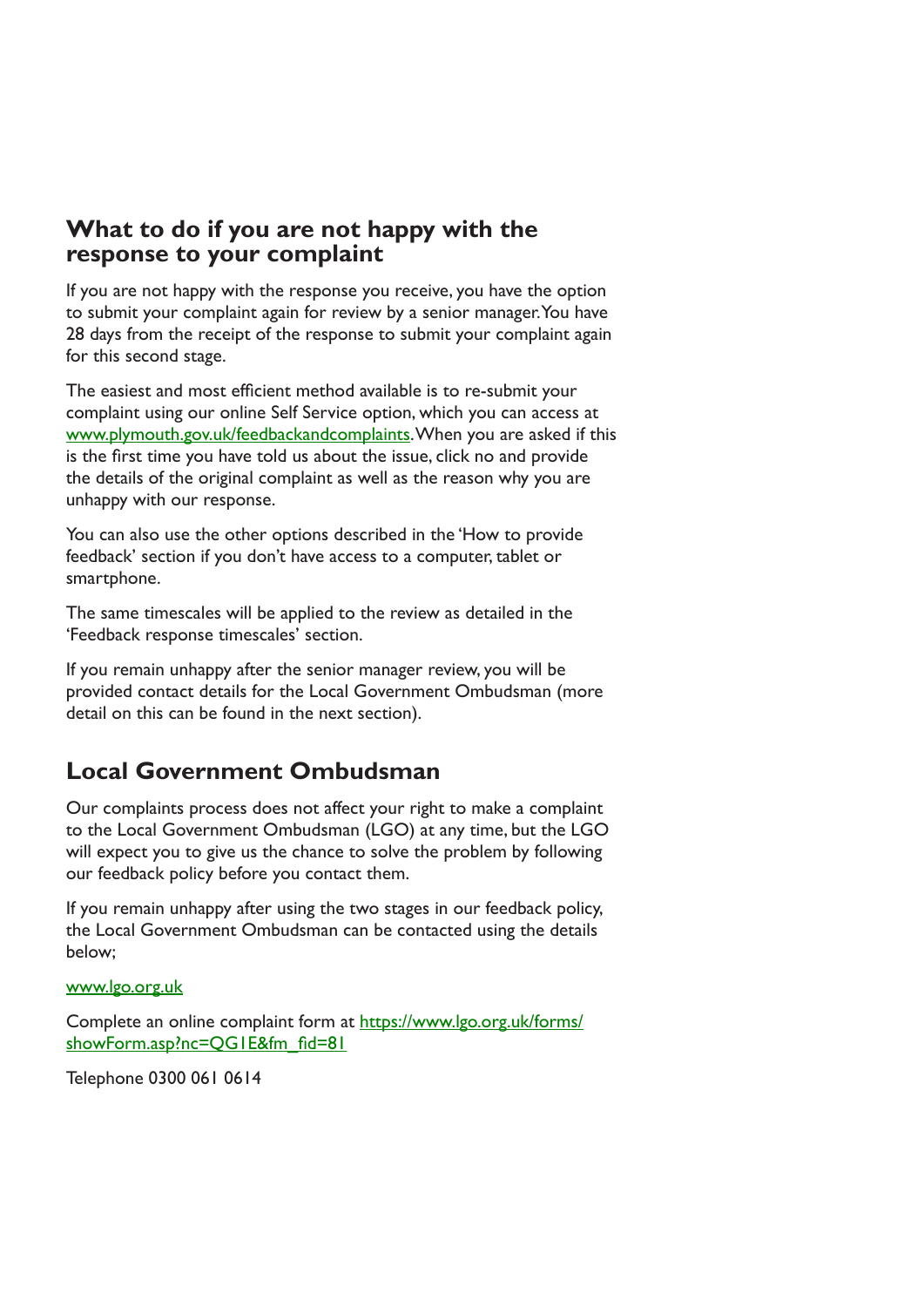#### **Unreasonable and unreasonably persistent complainants**

In a minority of cases, people pursue complaints in a way that can impede the investigation of their complaint or can have significant resource implications for us.

We have adopted the Local Government Ombudsman (LGO) definitions as follows:

- **Unreasonable behaviour and unreasonably persistent complainants** - are people who, because of the nature or frequency of their contacts with us, hinder our consideration of theirs, or other people's complaints.
- **Vexatious complaints** are those made without sufficient grounds, but made especially so as to cause annoyance or disruption.

Where it is decided to treat you as an unreasonable or unreasonably persistent complainant, we will write to tell you why your behaviour falls into that category and what action is being taken.

#### **Performance and monitoring of customer feedback**

We are committed to continually improving the services we deliver to our customers. Information gained from customer feedback is a valuable tool in identifying the needs of our customers and developing our services to meet those needs.

All feedback is recorded as part of our standard performance monitoring process. We may contact you again to find out how you found the feedback process.

If we change the way we do something as a result of what you have told us, we may publicise that the change has happened because of feedback we have received from our customers, in accordance with the Data Protection Act 1998.

### **Ensuring equal access for all**

We are committed to equal opportunities and our aim is to make this Feedback Policy and Process easy to use and accessible to all of our customers, and we will respect and cater for differences in age, gender, race, culture, religion, language, literacy, disability or sexual orientation.

We will treat everyone fairly. We will help those who need it and try to make arrangements so that everyone has an equal chance to tell us what they think in a way that is easy for them. This Policy and Process guide can be available in other formats on request.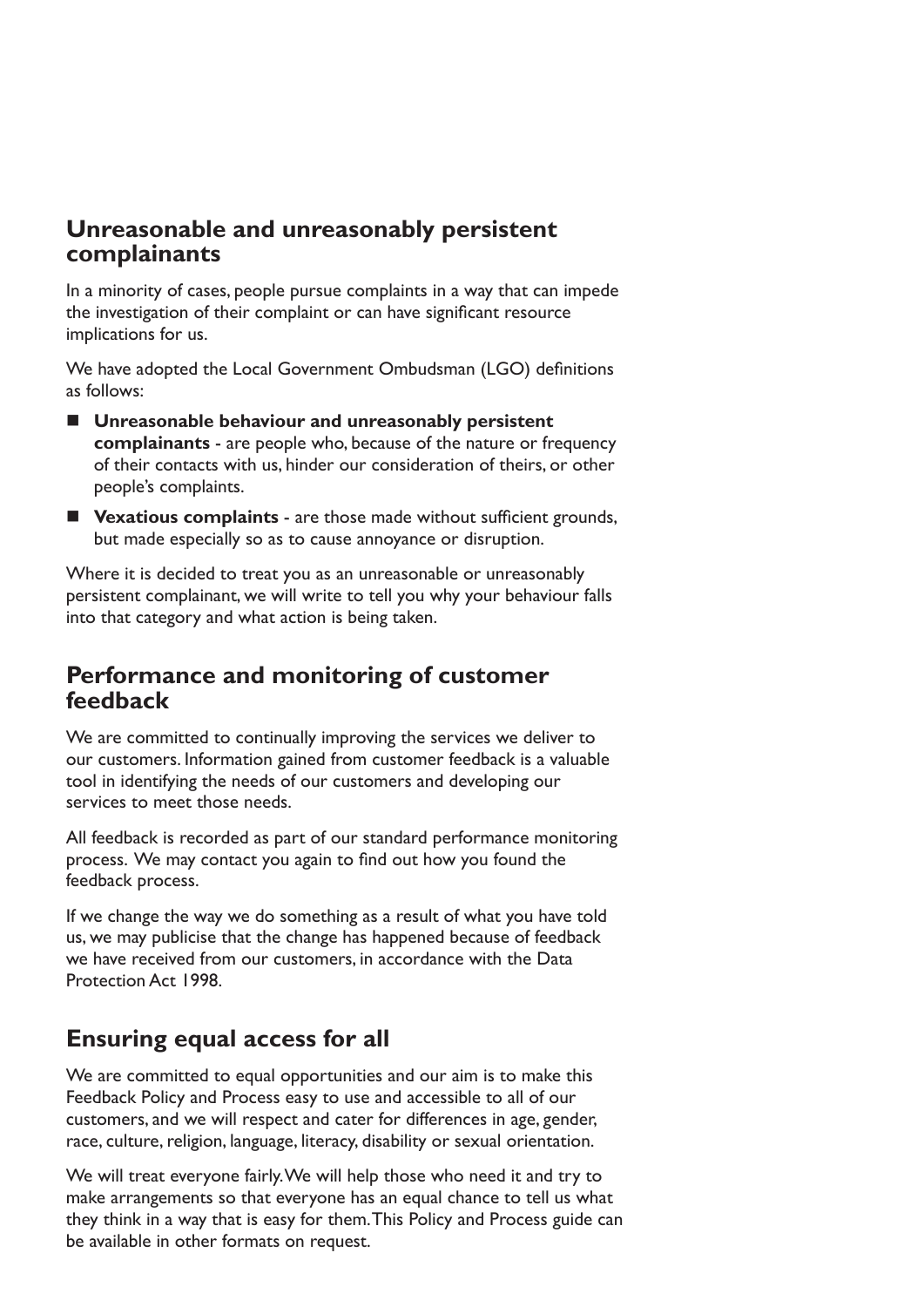## **THE FEEDBACK PROCESS**

#### **Compliments and Comments:**

If you feel that we have done something well or you would like to make a suggestion about something we could improve, please tell us so that we can try and take any action necessary. Use one of the options described in the 'How to provide feedback' section.

#### **Complaints:**

If you feel that we have failed to do something or done something wrong, please tell us as quickly as possible so that we can aim to resolve the issue in question. Use one of the options described in the 'How to provide feedback' section.

We will acknowledge your complaint, investigate the complaint and respond within 10 days wherever possible.

If you are not happy with the response we provide to the complaint you have raised, you have the option to submit your complaint again for review by a senior manager. Use one of the options described in the 'How to provide feedback' section to log your second stage complaint within 28 days.

We will acknowledge your complaint, a senior manager will investigate the complaint and respond within 10 days wherever possible.

If you remain unhappy after using the two stages in our feedback policy, the Local Government Ombudsman can be contacted using the details in the 'Local Government Ombudsman' section.